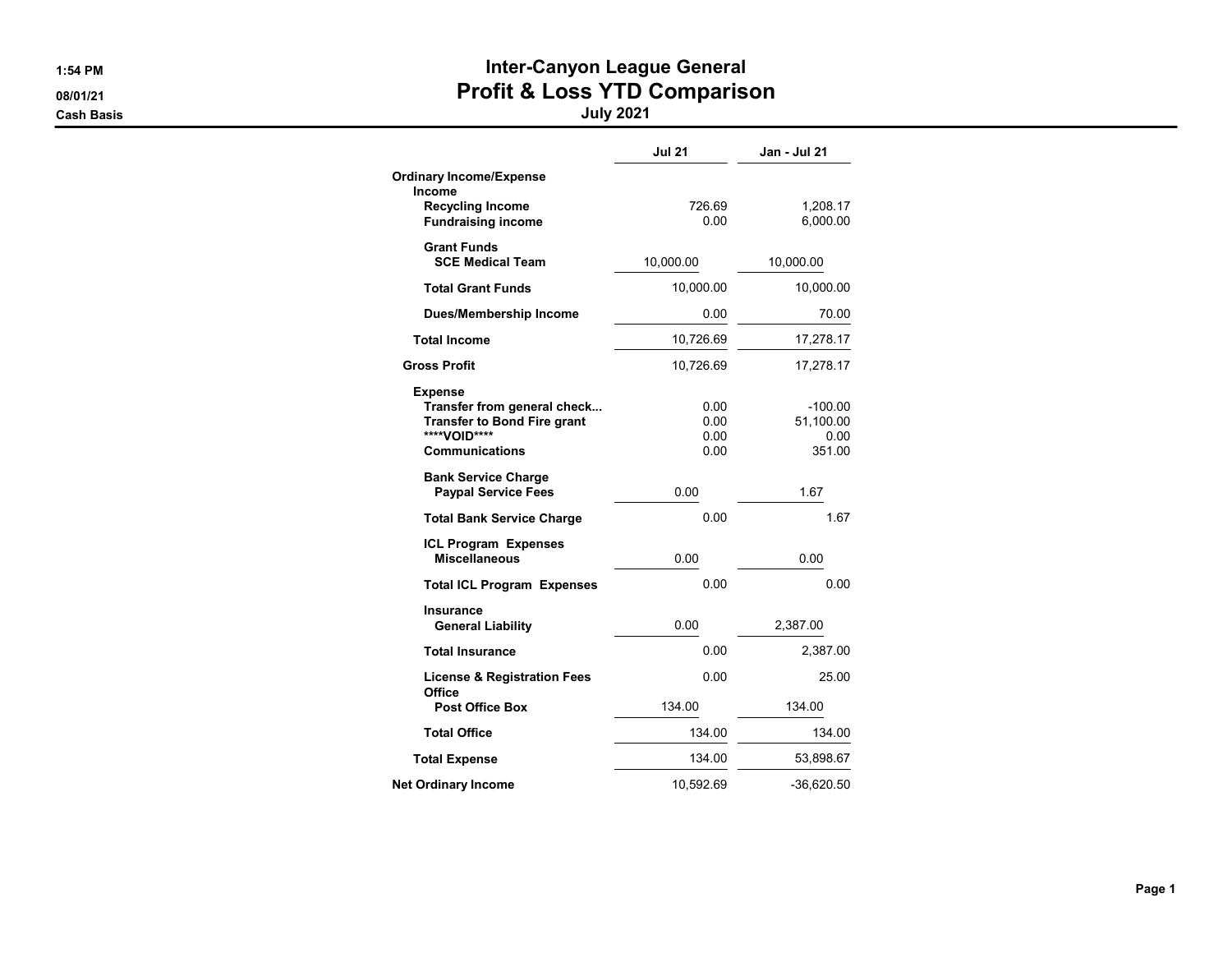## 1:54 PM **Inter-Canyon League General** 08/01/21 **Profit & Loss YTD Comparison**

|                                                                | <b>Jul 21</b> | Jan - Jul 21 |
|----------------------------------------------------------------|---------------|--------------|
| <b>Other Income/Expense</b><br><b>Other Income</b><br>Interest | 0.00          | 4.98         |
|                                                                |               |              |
| <b>Total Other Income</b>                                      | 0.00          | 4.98         |
| <b>Net Other Income</b>                                        | 0.00          | 4.98         |
| Net Income                                                     | 10,592.69     | $-36,615.52$ |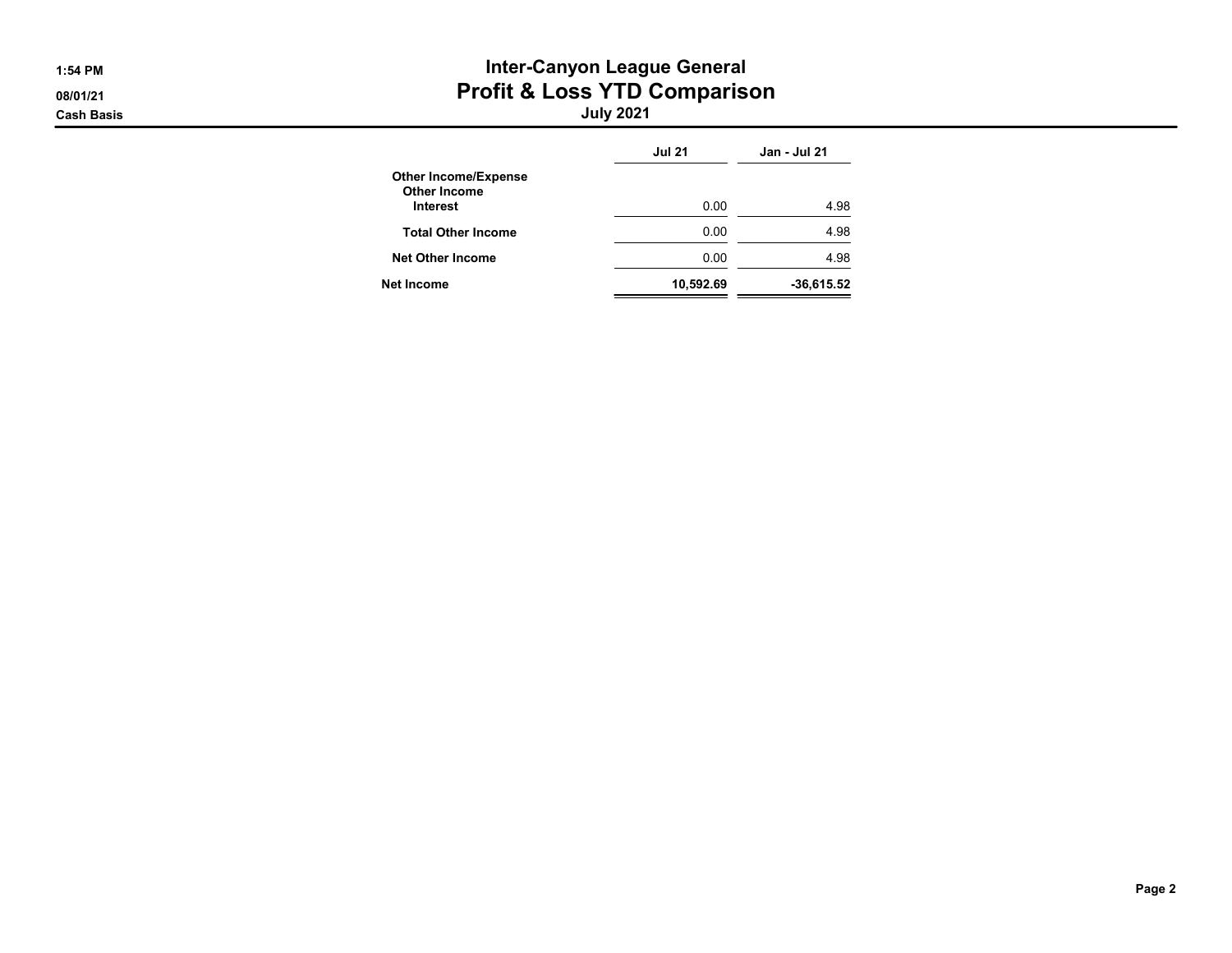### 1:53 PM **Inter-Canyon League General** 08/01/21 **Balance Sheet** Cash Basis **As of July 31, 2021**

|                                                              | Jul 31, 21       |
|--------------------------------------------------------------|------------------|
| <b>ASSETS</b>                                                |                  |
| <b>Current Assets</b>                                        |                  |
| <b>Checking/Savings</b>                                      |                  |
| <b>Bond Fire Grant</b><br><b>Pioneer Acct SV - Resricted</b> | 104.98<br>285.78 |
| <b>BofA Checking</b>                                         |                  |
| <b>SCE Grant Medical Team</b>                                | 10,000.00        |
| <b>Bank Reserve History Commit</b>                           | 3,048.27         |
| <b>B</b> of A Restricted                                     | 12,450.21        |
| <b>BofA Checking - Other</b>                                 | 14,194.49        |
| <b>Total BofA Checking</b>                                   | 39,692.97        |
| <b>Total Checking/Savings</b>                                | 40,083.73        |
| <b>Total Current Assets</b>                                  | 40,083.73        |
| <b>Fixed Assets</b><br><b>Equipment</b>                      |                  |
| <b>Accumulated Depreciation</b>                              | $-12,117.54$     |
| <b>Comm on C&amp;F Purchases</b>                             | 8,088.53         |
| <b>OC Comm Foundation Purchases</b>                          | 4,029.01         |
| <b>Total Equipment</b>                                       | 0.00             |
| <b>Total Fixed Assets</b>                                    | 0.00             |
| Other Assets                                                 |                  |
| Due from Santiago Fire Relief                                | 717.06           |
| <b>Total Other Assets</b>                                    | 717.06           |
| <b>TOTAL ASSETS</b>                                          | 40,800.79        |
| <b>LIABILITIES &amp; EQUITY</b><br>Equity                    |                  |
| <b>Opening Bal Equity</b>                                    | 179.73           |
| <b>Unrestricted Net Assets</b>                               | 77,236.58        |
| <b>Net Income</b>                                            | $-36,615.52$     |
| <b>Total Equity</b>                                          | 40,800.79        |
| TOTAL LIABILITIES & EQUITY                                   | 40,800.79        |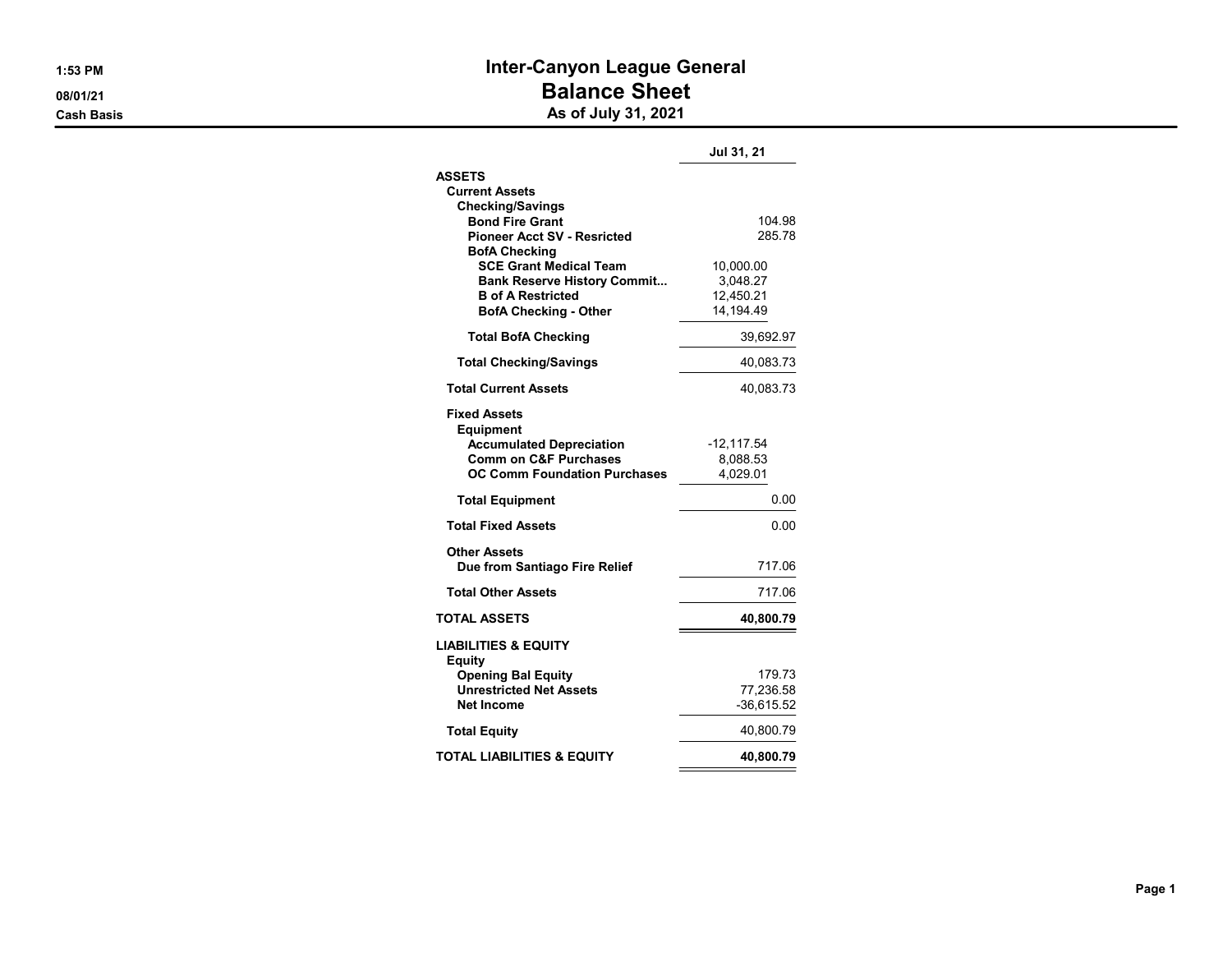# 1:58 PM Canyon Watch 08/01/21 **Profit & Loss YTD Comparison**

|                                                                       | <b>Jul 21</b> | Jan - Jul 21 |
|-----------------------------------------------------------------------|---------------|--------------|
| <b>Income</b><br><b>Canyon Watch</b><br><b>Contributions Received</b> | 0.00          | 4,055.00     |
| <b>Total Canyon Watch</b>                                             | 0.00          | 4.055.00     |
| <b>Total Income</b>                                                   | 0.00          | 4.055.00     |
| <b>Expense</b><br>Paypal<br><b>Canyon Watch Expenses</b>              | 0.00          | 28.16        |
| <b>Repeater equipment</b>                                             | 0.00          | 6,709.18     |
| <b>Total Canyon Watch Expen</b>                                       | 0.00          | 6.709.18     |
| <b>Total Expense</b>                                                  | 0.00          | 6,737.34     |
| Net Income                                                            | 0.00          | $-2.682.34$  |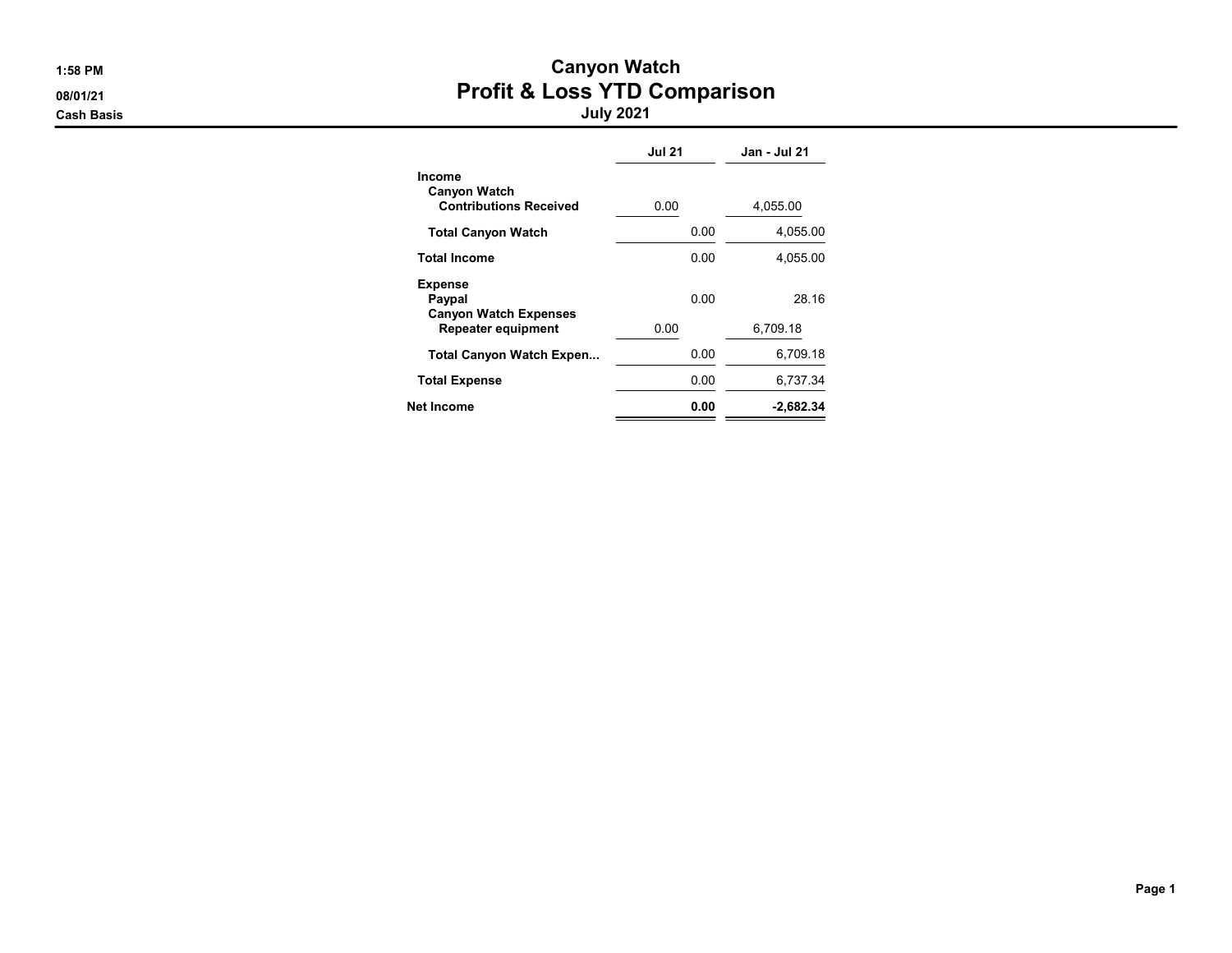|  | 1:57 PM |  |  |  |  |
|--|---------|--|--|--|--|
|  |         |  |  |  |  |

Canyon Watch 08/01/21 **Balance Sheet** 

**Cash Basis** Cash Basis **As of July 31, 2021** 

|                                                                                             | Jul 31, 21  |
|---------------------------------------------------------------------------------------------|-------------|
| <b>ASSETS</b><br><b>Current Assets</b><br><b>Checking/Savings</b><br><b>BofA</b> - Checking | 3,881.67    |
| <b>Total Checking/Savings</b>                                                               | 3,881.67    |
| <b>Total Current Assets</b>                                                                 | 3,881.67    |
| <b>TOTAL ASSETS</b>                                                                         | 3,881.67    |
| <b>LIABILITIES &amp; EQUITY</b><br>Equity<br><b>Unrestricted Net Assets</b>                 | 6,564.01    |
| <b>Net Income</b>                                                                           | $-2.682.34$ |
| <b>Total Equity</b>                                                                         | 3,881.67    |
| TOTAL LIABILITIES & EQUITY                                                                  | 3.881.67    |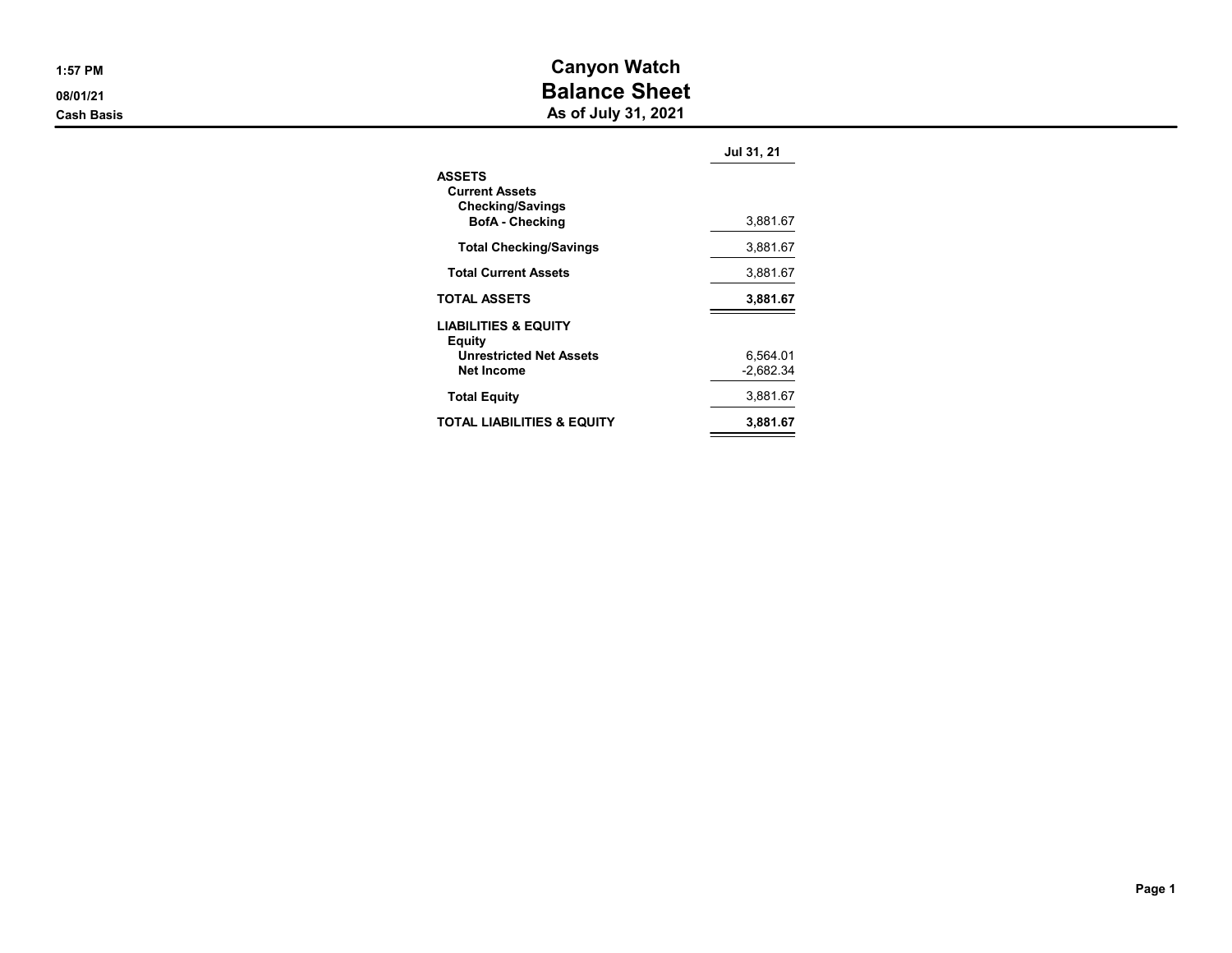# 2:06 PM **PM PM** 2:06 PM 08/01/21 **Profit & Loss YTD Comparison**

|                                                                                                             | <b>Jul 21</b> | Jan - Jul 21     |
|-------------------------------------------------------------------------------------------------------------|---------------|------------------|
| <b>Ordinary Income/Expense</b><br>Income                                                                    |               |                  |
| <b>Donation</b><br><b>Fundraising Income</b>                                                                | 0.00          | 200.00           |
| <b>Swap Meet</b>                                                                                            | 0.00          | 3,564.00         |
| <b>Total Fundraising Income</b>                                                                             | 0.00          | 3,564.00         |
| <b>Total Income</b>                                                                                         | 0.00          | 3,764.00         |
| <b>Expense</b><br><b>Activities Costs</b><br><b>Summer Reading Progr</b><br><b>Activities Costs - Other</b> | 0.00<br>0.00  | 360.91<br>806.95 |
| <b>Total Activities Costs</b>                                                                               | 0.00          | 1,167.86         |
| <b>Total Expense</b>                                                                                        | 0.00          | 1,167.86         |
| <b>Net Ordinary Income</b>                                                                                  | 0.00          | 2,596.14         |
| <b>Other Income/Expense</b><br><b>Other Income</b>                                                          |               |                  |
| <b>Interest Income</b>                                                                                      | 0.10          | 0.71             |
| <b>Total Other Income</b>                                                                                   | 0.10          | 0.71             |
| <b>Net Other Income</b>                                                                                     | 0.10          | 0.71             |
| Net Income                                                                                                  | 0.10          | 2,596.85         |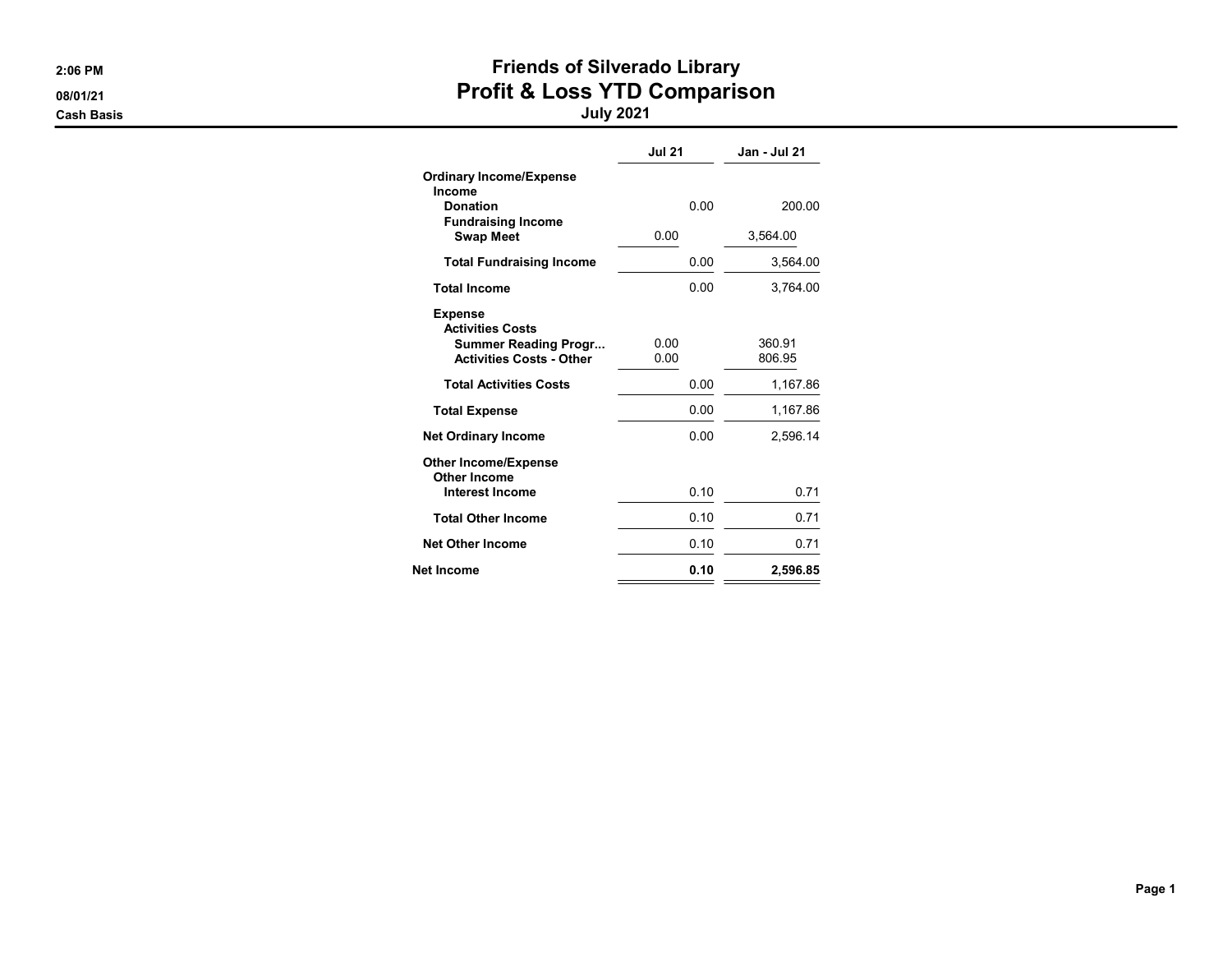## 2:06 PM **PM** 2:06 PM 08/01/21 **Balance Sheet**

**Cash Basis** Cash Basis **As of July 31, 2021** 

|                                           | Jul 31, 21 |
|-------------------------------------------|------------|
| <b>ASSETS</b>                             |            |
| <b>Current Assets</b>                     |            |
| <b>Checking/Savings</b>                   |            |
| <b>Petty Cash</b>                         | 75.00      |
| <b>BofA</b> - Checking                    | 35.544.99  |
| <b>BofA - Liquid CD</b>                   | 12,199.39  |
| <b>Total Checking/Savings</b>             | 47.819.38  |
| <b>Accounts Receivable</b>                |            |
| <b>Accounts Receivable</b>                | $-700.00$  |
| <b>Total Accounts Receivable</b>          | $-700.00$  |
| <b>Total Current Assets</b>               | 47,119.38  |
| <b>Fixed Assets</b>                       |            |
| <b>Storage Trailer</b>                    | 1,000.00   |
| <b>Total Fixed Assets</b>                 | 1,000.00   |
| <b>TOTAL ASSETS</b>                       | 48,119.38  |
| <b>LIABILITIES &amp; EQUITY</b><br>Equity |            |
| <b>Unrestricted Net Assets</b>            | 45.522.53  |
| Net Income                                | 2,596.85   |
| <b>Total Equity</b>                       | 48,119.38  |
| TOTAL LIABILITIES & EQUITY                | 48,119.38  |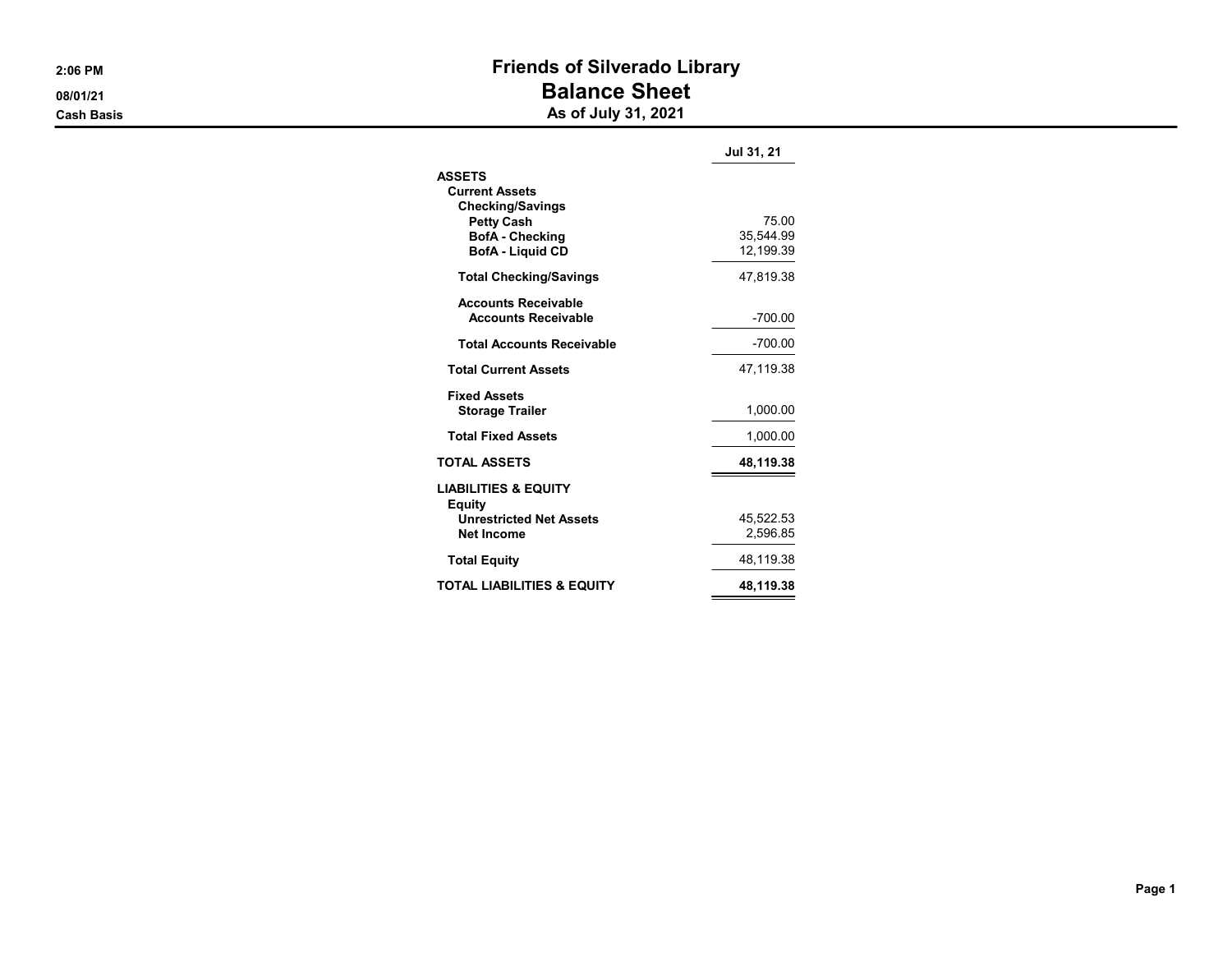# 2:00 PM 300 PM 08/01/21 **Profit & Loss YTD Comparison**

|                                                                                                               | <b>Jul 21</b>        | Jan - Jul 21                       |
|---------------------------------------------------------------------------------------------------------------|----------------------|------------------------------------|
| <b>Ordinary Income/Expense</b><br>Income<br><b>Direct Public Support</b><br><b>Fundraising Event</b><br>Other | 0.00<br>0.00         | 946.00<br>51,000.00                |
| <b>Total Direct Public Supp</b>                                                                               | 0.00                 | 51,946.00                          |
| <b>Total Income</b>                                                                                           | 0.00                 | 51.946.00                          |
| <b>Expense</b><br><b>Bond Fire Grants</b><br><b>Mitigation</b><br><b>Transfer to Canyon Watch</b>             | 0.00<br>0.00<br>0.00 | 103,000.00<br>6,916.75<br>2,000.00 |
| <b>Total Expense</b>                                                                                          | 0.00                 | 111,916.75                         |
| <b>Net Ordinary Income</b>                                                                                    | 0.00                 | -59.970.75                         |
| <b>Other Income/Expense</b><br>Other Income<br><b>Interest Income</b>                                         | 0.00                 | 1.17                               |
| <b>Total Other Income</b>                                                                                     | 0.00                 | 1.17                               |
| <b>Net Other Income</b>                                                                                       | 0.00                 | 1.17                               |
| Net Income                                                                                                    | 0.00                 | -59,969.58                         |